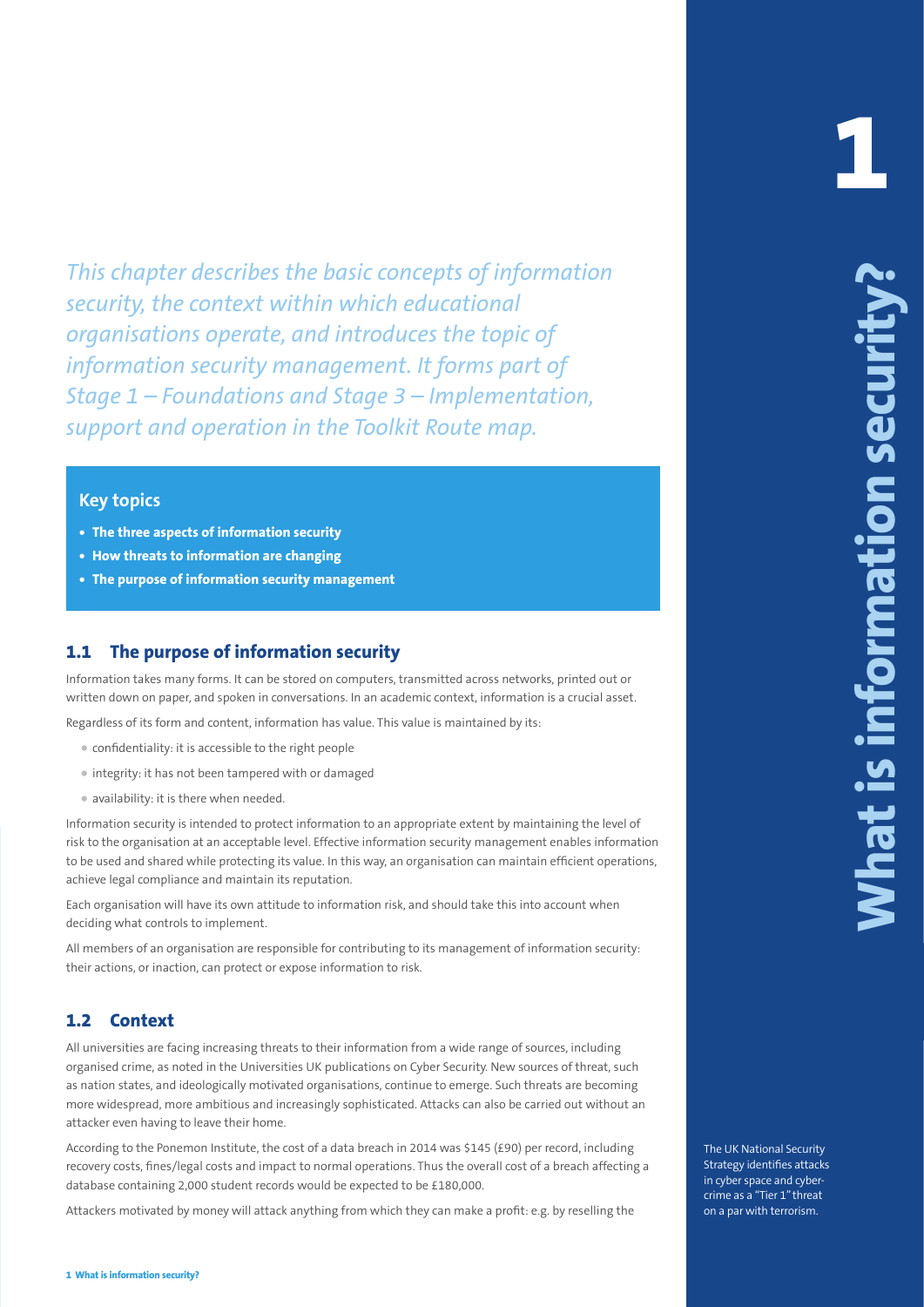use of IT resources, by selling personal data, financial data and industrial secrets, or by holding valuable information for ransom. Attackers motivated by the desire to further their country's interests will seek to gather information in bulk and to determine how to disable rival countries' capabilities. Attackers motivated by ideology will seek to spread fear and disorder, for example by destroying high-profile targets.

At the same time, due to organisations' evolving usage of IT, they are becoming more vulnerable to less obvious threats. The growth of cloud services, outsourced approaches to information management and external collaborations present new opportunities for misuse and error, and reduce the role of central, specialised control of IT facilities.

Furthermore, since research activities are increasingly intended to show real-world relevance and benefit, it is reasonable to expect that their work will become more appealing to attackers, as it will be more likely to have a value on the black market.

Educational institutions have other unique properties which make their information risks, and approaches to handle them, different from other organisations (see Chapter 2, Information security governance, for more information).

As their awareness of information risk increases, institutions are seeking to align their operational information security activities to business goals, and asking information security teams to provide assurance of information risk management.

# **1.3 Legal and contractual requirements**

Legislation, including the Data Protection Act 1998, the Copyright, Designs and Patent Act 1988, the Regulation of Investigatory Powers Act (RIPA) 2000 and the Computer Misuse Act 1990, places requirements on businesses to protect personal privacy and to ensure the confidentiality and security of their information. For example, holders of personal data must not only be registered with the Information Commissioner's Office but must also take adequate steps to protect that data from unauthorised access. Fines for breaching the Data Protection Act can be up to £500,000. It is also worth mentioning the Privacy and Electronic Communications Act 2003.

Other contractual agreements bring with them further sources of requirements, such as the Health and Social Care Information Centre's Information Governance Toolkit (IG Toolkit) and the Payment Card Industry Data Security Standard (PCI DSS).

Finally, in order to be granted permission to use certain datasets for research purposes (medical records, for example), organisations are increasingly being required to provide evidence of mature information governance.

### **1.4 What is information security management?**

If information security is concerned with protecting the confidentiality, integrity and availability of information to an appropriate extent, then information security management is the means by which this can be achieved. The international standard ISO/IEC 27001 describes a way to manage information security, by creating what it calls an information security management system, or ISMS. This is a combination of processes, policies, governance activities, and specific security measures which work together to enable an organisation to manage information risk effectively, and to demonstrate that it is doing so.

#### **Summary**

- Information security applies to all forms of information
- Threats are becoming more sophisticated and revenue-led
- Information security is the responsibility of all members of an organisation

Creating and maintaining an information security management system (ISMS) is an ongoing activity; as with gardening, there is no moment when it is possible to say that it is finished, and there is no more work to do.